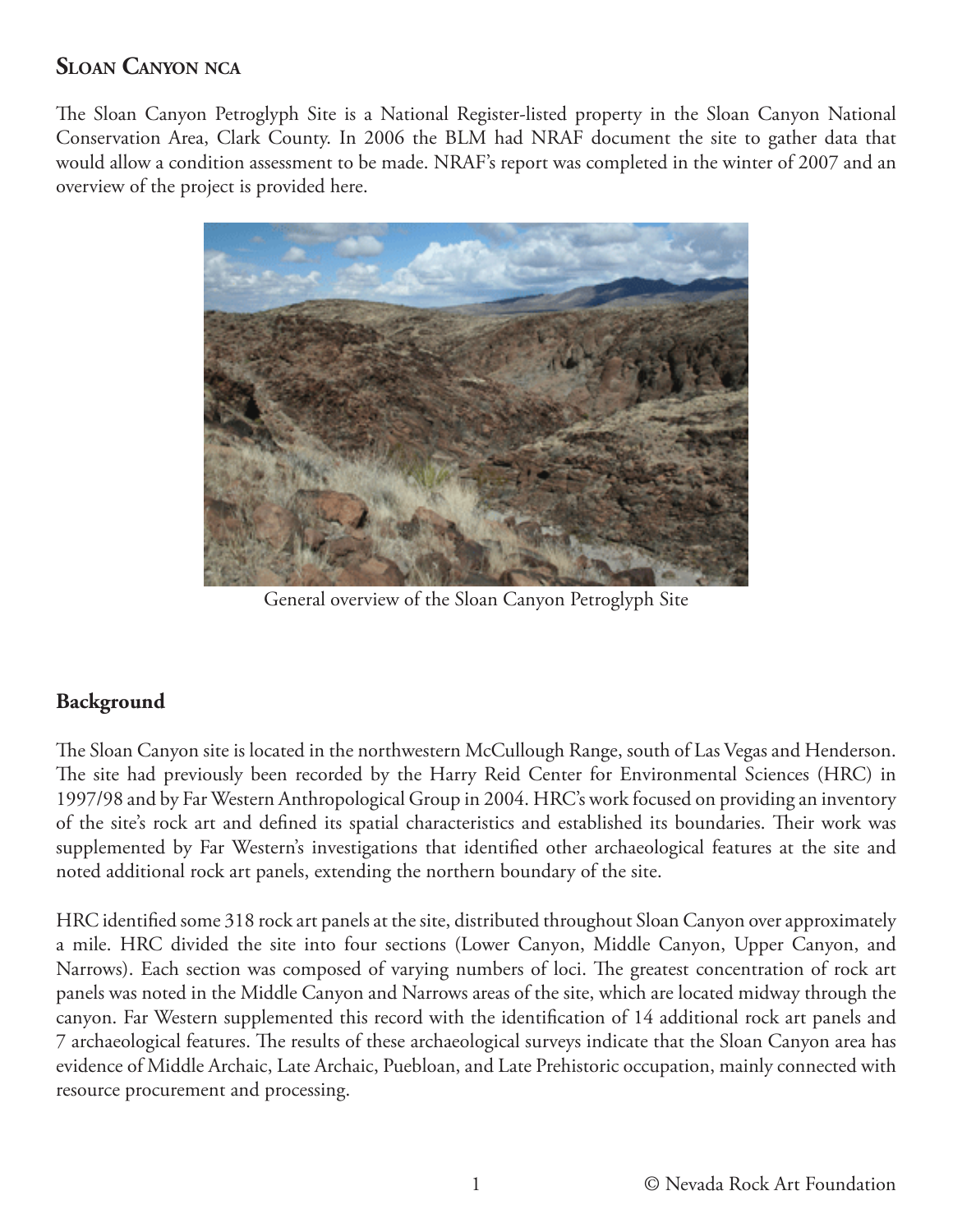# **Recording Sloan Canyon**

The objectives of the NRAF site recording conducted in spring 2006 were to produce accurate scale drawings, archival photo documentation, a GPS datalog, and IMACS records of all rock art panels at the Sloan Canyon site. In addition, public education in the form of training in rock art site documentation methods was provided to site stewards for the site.

Where possible, all previously identified rock art panels were relocated in the field and assigned the designation given them by HRC. Panels that had not been previously identified were given a numeric designation. After relocating previously recorded panels, each locus underwent pedestrian survey to identify additional rock art panels and archaeological features. Each identified panel was then documented by: a scale line drawing; photography in digital and print formats; the preparation of an IMACS rock art attachment form; and its location mapped using a hand-held GPS device.



NRAF volunteers working at Sloan Canyon

With one exception, all previously identified panels were relocated and recorded. During our fieldwork we also observed several additional panels (both graffiti made since 1998 and prehistoric panels previously obscured by vegetation and colluvial materials) that were also recorded using the above methods. All panels were carefully examined in the field for observed changes in condition from that documented by HRC and Far Western. The condition data collected during our survey supplements the BLM's existing programs and measures to protect the cultural resources as Sloan Canyon. Ultimately, a total of 397 rock art panels was recorded by NRAF at Sloan Canyon.

#### **Style**

Sloan Canyon's rock art is predominantly Basin and Range Tradition in character. Abstract motifs account for about 89 percent of the 1133 motifs present. Circular forms are more frequent motif types than rectilinear designs or variants of lines. In terms of numbers of panels, though, these three broad forms occur in roughly equal quantities, but variants of lines are slightly less common. In general, there is little spatial variation across the site in the distribution of abstract motif types; i.e., discrete spatial patterning in the occurrence of the three broad abstract types is not discernible.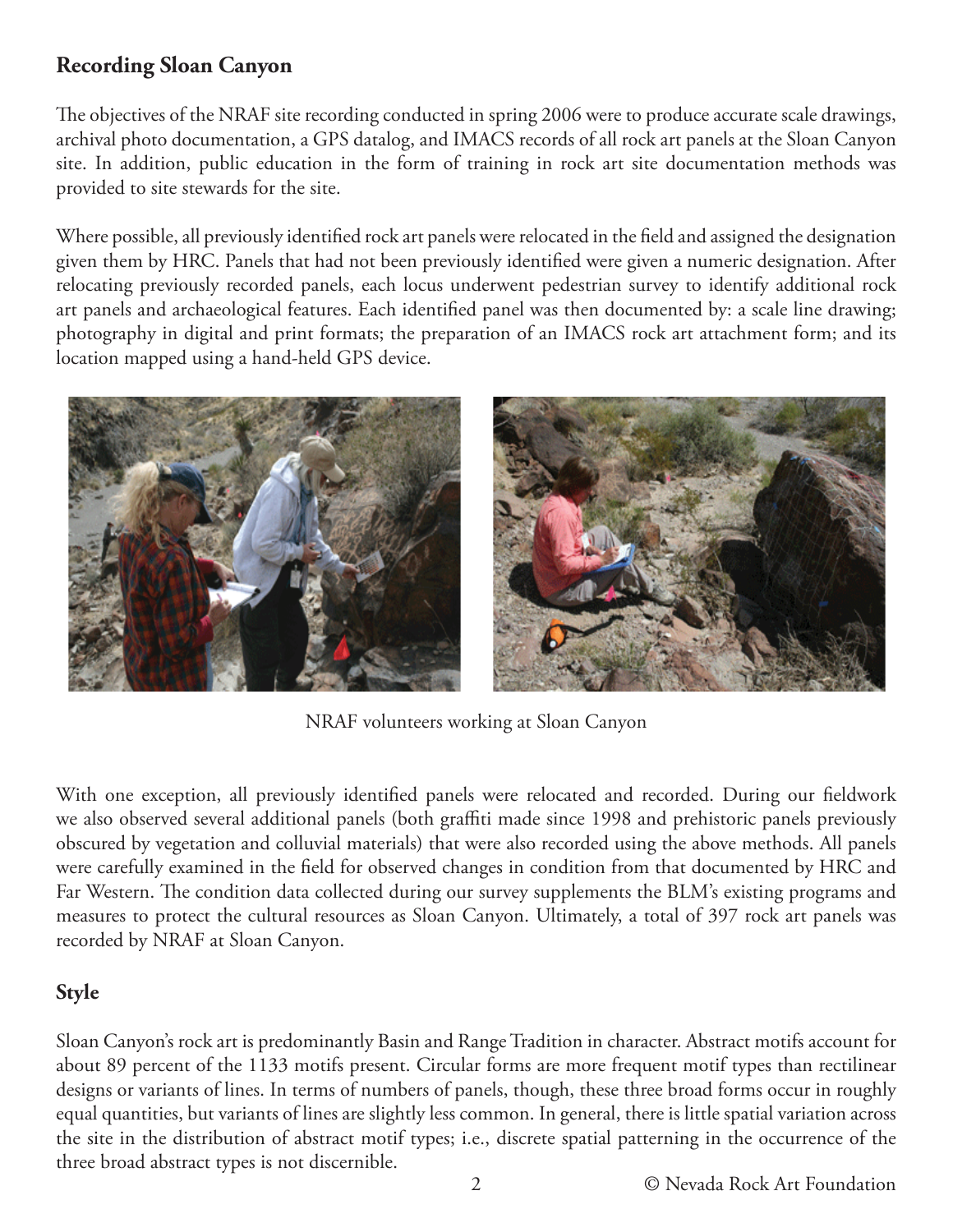

Abstract motif types at Sloan Canyon

Some specific abstract motif types are, however, localized in their distribution. So-called "necklace" designs (two nested arcs outlined by a row of dots that follows the contour of the outer arc) are found only in Upper Canyon I. Possible "atlatl" representations are rare, but seem to be concentrated in Middle Canyon I. If these really are schematic "atlatls," then this might indicate a Middle Archaic date for some rock art production at that location.

Overall, the abstract imagery at the site exhibits a tendency to open forms, sometimes with other motifs inside. Its opaque references probably encouraged ambiguity in the cultural interpretations attached to it by its users, perhaps indicating that it functioned to provide an exegetic space for the expression of competing social narratives, a common function of visual symbolism. Alternatively, it may have had very specific cultural meanings for its users, meanings that an external observer cannot "read" based simply on a visual consideration of its properties.

Some art may be more performative in its motivation than other types. Simple vertical lines, usually occurring singly, account for about 10 percent of all motifs at the site. As these are not related to other design elements they may be related to practices where leaving a mark was the main motivation.

Figurative forms tend to evoke greater interest from modern observers of rock art, largely because their apparently representational nature gives us a false confidence that we can identify its subject and cultural references. These motif types also bear the burden of style definitions in rock art studies as stylistic variation is easier to recognize in forms for which the apparent theme or subject can be identified.

Representational forms are statistically a small component of the Sloan Canyon rock art assemblage, only about 11 percent of all motifs but approximately 23 percent of all panels. Anthropomorphs outnumber zoomorphs in the number of panels in which these are present, but zoomorph motifs are slightly more frequent than anthropomorphs. In general, anthropomorphs tend to be represented singly in contrast to zoomorphs, a greater proportion of which are depicted with other zoomorphs.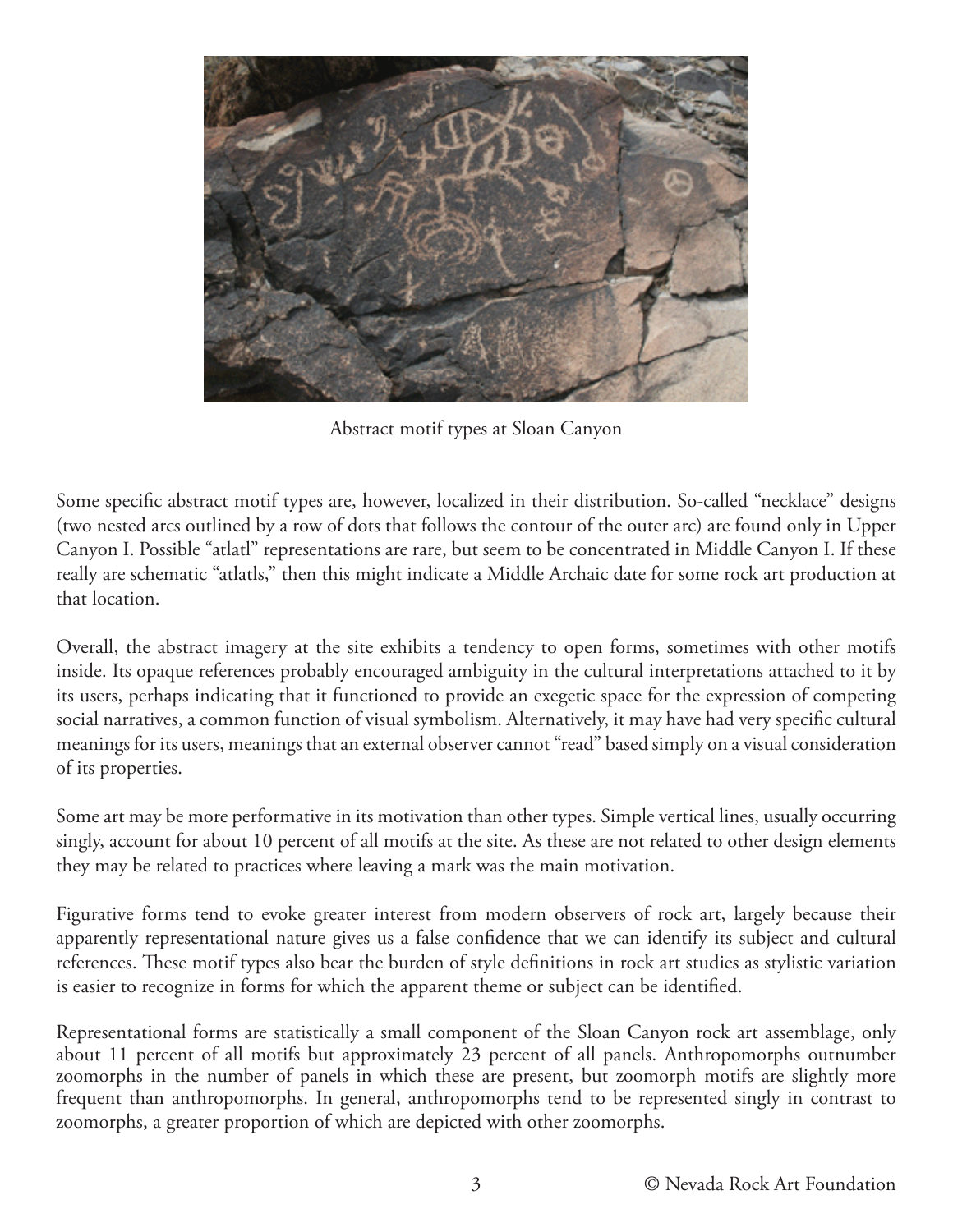

Naturalistic bighorn sheep motifs at Sloan Canyon

Most zoomorphs and anthropomorphs at the site are of types that are not culturally specific. Two anthropomorphs are historic in character as they appear to be wearing cowboy hats and one is apparently holding a rifle. One other anthropomorph may be historic in age as it is depicted apparently riding a quadruped. These historic motifs may be important records of early contact between Native Americans and Euro-Americans. The remaining anthropomorphs at the site predominantly are Basin and Range Tradition stick-figure anthropomorph types.



Possible historic or ethnohistoric motifs at Sloan Canyon

# **Explaining Sloan Canyon's rock art**

Although the archaeology of Sloan Canyon NCA documents the presence of Puebloan, Patayan, and Southern Paiute peoples (among others), these cultural identities seem to be only weakly expressed through the site's rock art. If the rock art did function to construct and communicate cultural identities with external groups, it did this in a way that we cannot apprehend through its motif assemblage.

Some rock art is directly associated with milling features and the general archaeological context of the site's art is one of resource acquisition and procurement, and temporary habitation for task-specific purposes. The informing context in which prehistoric populations would have used and encountered the site's rock art is one of daily economic and social routines.